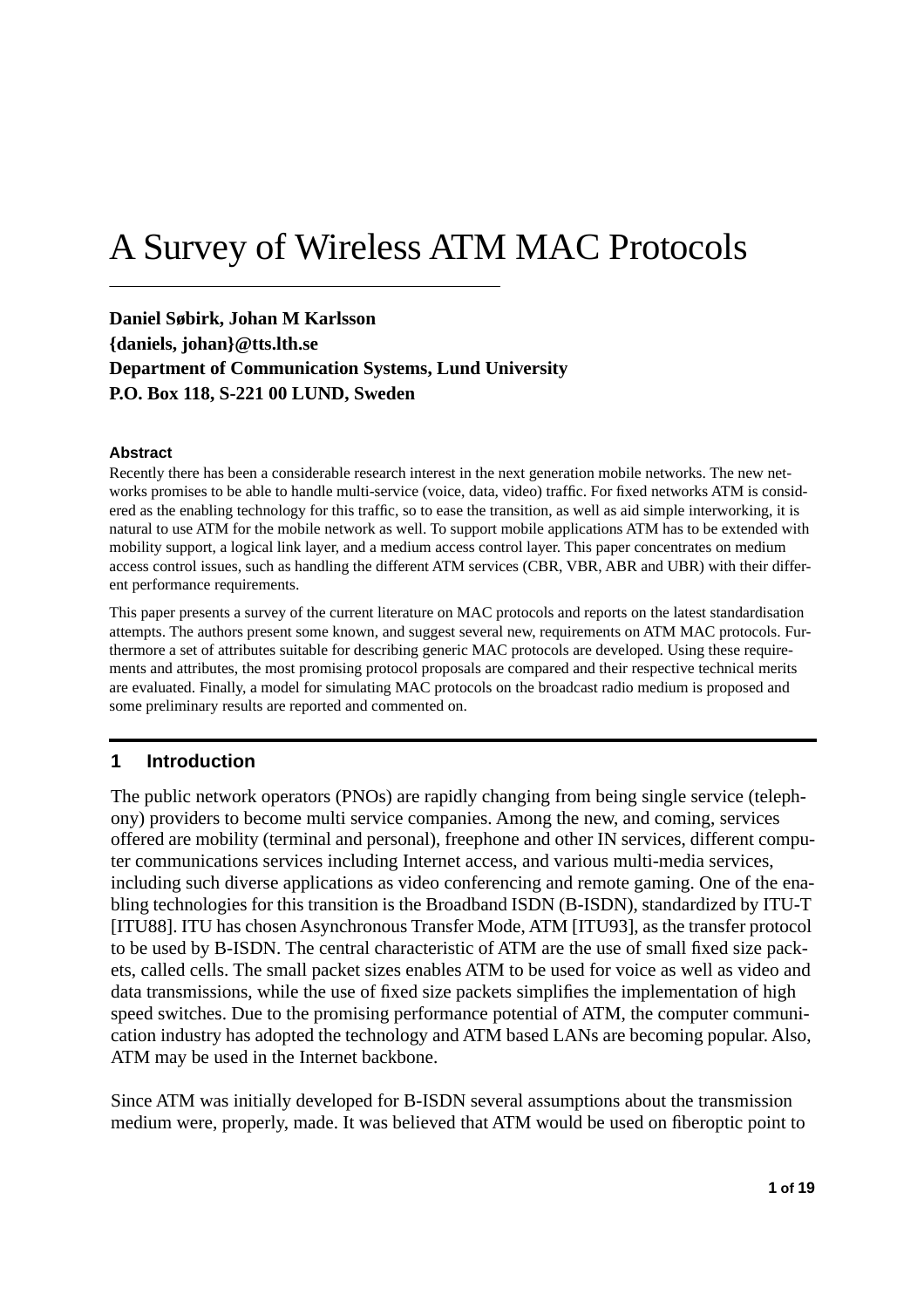<span id="page-1-0"></span>point links, providing high bandwidth and very low error rates. Consequently, there are no provisions for multiple access within ATM, and support for error control/detection is minimal and limited to the ATM header [Sta94]. However, the recent trend towards terminal mobility has spawned interest in wireless ATM implementations. The ambition is to provide a high bandwidth communications service, similar to B-ISDN, for mobile users. However, it is not expected that initial implementations are able to support full featured mobility (as in e.g. GSM), but rather provide isolated access islands. Even so, the first versions of the technology should allow a seamless evolution to a full-featured mobile broadband network, integrated with (or a part of) B-ISDN. To enable this evolution there is a need for standardising the wireless access, as well as mobility management in ATM.

This paper formulates and presents requirements on wireless ATM LAN Medium Access Control (MAC). A list of attributes of MAC protocols is also developed. The authors compare five of the more promising protocol proposals and evaluate their respective technical merits in terms of the previously defined requirements and attributes. Furthermore a simulation model suitable for capturing all the physical aspects of a wireless ATM LAN is outlined and some preliminary results are reported. The paper also contains an extensive reference list.

# **2 ATM and Mobility**

During the past decade a tremendous amount of research has been performed on ATM. ATM is now accepted as the transmission mode to be used for B-ISDN, and is also rapidly gaining popularity in the computer communications world. As of now, PNOs are starting to deploy ATM in their fixed networks, and computer communications vendors are selling ATM equipment designed to replace existing LAN installations.

Hitherto unrelated to this vast interest in ATM, the telecommunications world has seen another strong trend during the last few years, namely mobility. Cellular systems such as GSM have enjoyed widespread consumer acceptance and are now widely deployed. Also wireless access systems, e.g. DECT, are beginning to gain popularity. The present day systems are characterized by providing low bandwidth services, typically telephony, in an environment with rather large cells. The large cell size is important, since it entails that handovers are infrequent.

The success for the mobile networks has, of course, spawned great plans for the next generation systems. It is expected that the next generation systems will provide the infrastructure for mobile multimedia applications, requiring significantly higher bandwidths than what is available today. Since the fixed counter part, B-ISDN, will use ATM, it is natural to assume that ATM will also be used to some extent in the next generation mobile networks. Initially ATM may only be used for the communication between the network and the base station, but eventually ATM will likely be used for the base station to mobile terminal communication as well.

## **2.1 Wireless ATM**

ATM was developed to be used with virtually unlimited bandwidth, low bit error rate, point to point links. The radio medium, used in mobile networks, is inherently of a limited bandwidth, high bit error rate, broadcast nature. However, by using small cells and radio access in the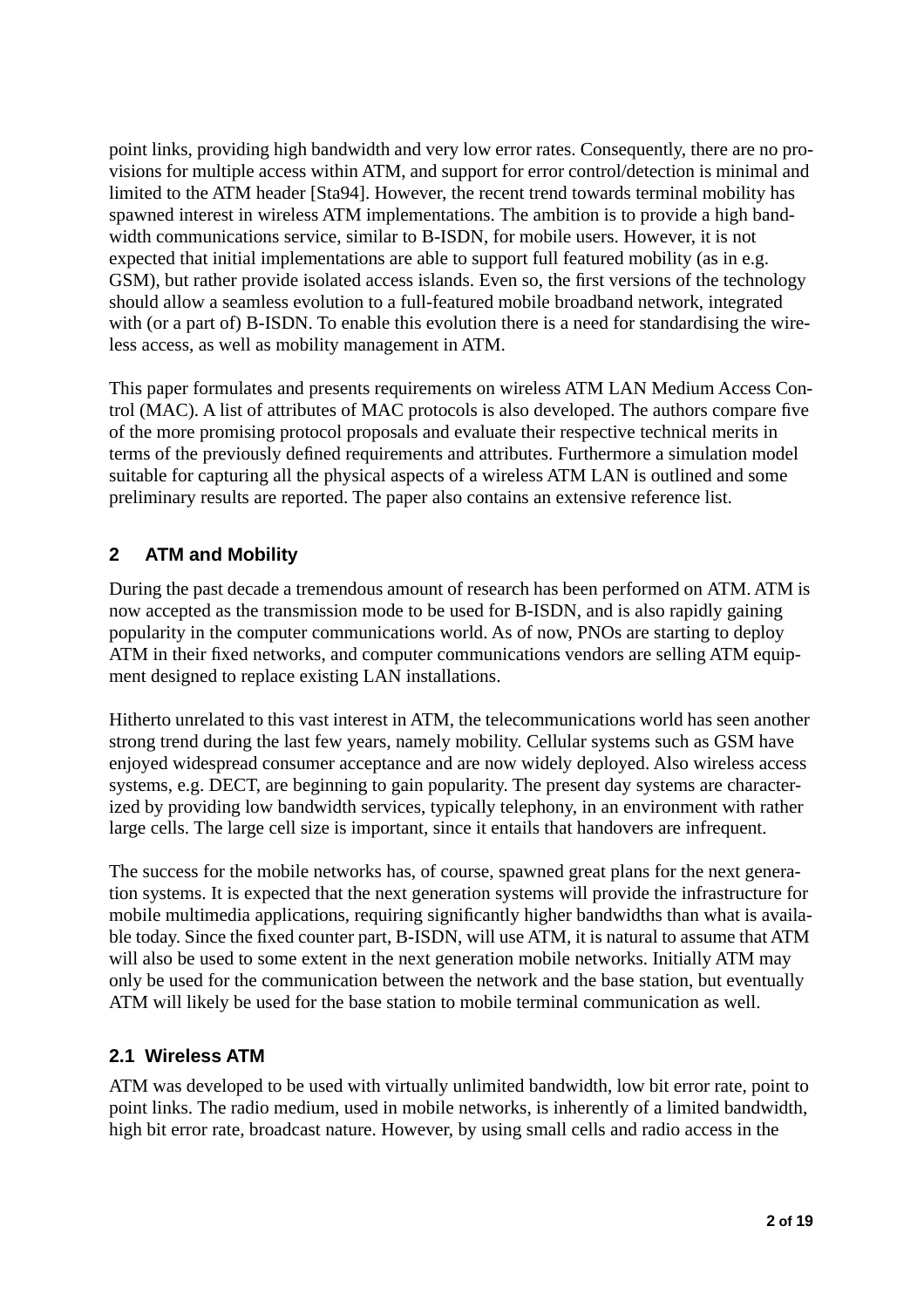<span id="page-2-0"></span>gigahertz band, the limited bandwidth can be overcome, providing up to 30 Mbps per cell. Advanced channel coding and ARQ schemes in a Logical Link Control Protocol can handle the high error rates, and a Medium Access Control Protocol can supervise use of the broadcast medium. Thus, ATM to the mobile terminal is a feasible endeavour.

A proposed protocol stack for wireless ATM [Ray96] is outlined in Figure 2.1. The usual AAL

**FIGURE 2.1** Possible protocol stack for wireless ATM. The AAL and ATM layers are similar to wireline ATM (mobility support has to be added). The MAC (Medium Access Control), LLC (Logical Link Control) and PHYsical layers are specific for the wireless implementation.



and ATM layers have to be extended with mobility support, and a Medium Access Control and a Logical Link Control (LLC) layer is added to handle the radio medium. This paper will concentrate on the MAC protocol, hence the mobility support in the AAL/ATM layers as well as the LLC and physical aspects of wireless ATM is considered to be out of scope. Further overview information on wireless ATM systems can be found in [Aca96, Aya96, Ray96].

## **2.2 Standards**

A lot of work on wireless issues is performed in different standardisation bodies and companies. Within ETSI the RES10 group has defined specifications for a wireless LAN, HIPER-LAN type 1 [Wil95], which was approved as a standard in 1996. However, HIPERLAN type 1 is not suitable for time bounded services, and therefore RES10 has started to work on three new standards for wireless ATM. These standards for wireless ATM will cover the lower layers of the OSI-model. Currently the work is in an early phase and the group has written a technical report covering requirements and architectures for these new standards [ETS97]. There are also a number of ACTS projects devoted to the subject.

In June 1996 the ATM Forum approved a study group devoted to wireless ATM, WATM. WATM will concentrate on network aspects of wireless ATM such as handover and location management.

In the U.S. the FCC (Federal Communication Commission) has permitted use of parts of the 5 GHz band for the UNII (Unlicensed National Information Infrastructure). The transmitted power and gain is regulated, but there are no requirements on spectrum etiquette or channelization, since the FCC considers these immature areas.

There are already wireless LANs on the market, such as Altair from Motorola and WaveLAN from AT&T, but the data rates are too low for ATM and they have no support for time bounded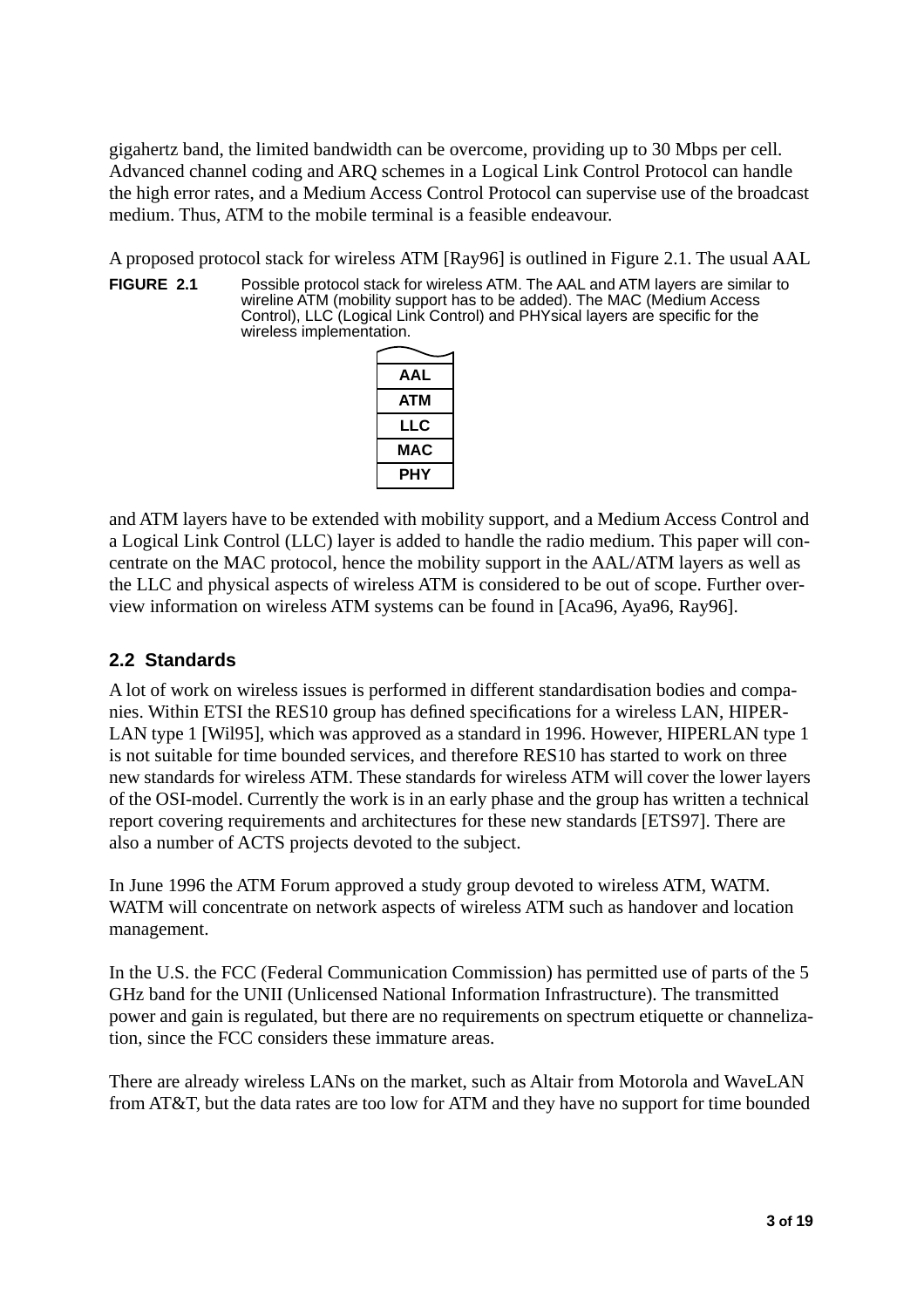services. IEEE 802.11 is working on a standard for wireless LAN, but also here the data rates are too low for ATM.

Naturally there are companies which have prototypes for wireless ATM networks. Olivetti Research has a prototype in Cambridge [Por94, Oli95, Por96] and NEC one in the U.S. It is important that standards and products for wireless ATM can reach a large market and therefore wireless ATM network should be used in different environments and scenarios. One way of achieving this goal is to design a system that can be used in private, public and semi-public networks.

# **2.3 Access Algorithms**

A number of papers on MAC algorithms have been proposed. Most of the algorithms describe a type of TDMA-system in which the frames are divided in two parts: one contention part in which the mobile stations contend for access and one part in which the information is transmitted [Cho95, Kar95a, Kar95b, Lam94, Li95, Liu96, Nar95, Pet95, Por96, Tas95, Wen95, Wu95]. In some algorithms it is the information packets that directly contends for the medium access [Bab94, Cle95, Eno95, Mod95, Pap94, Por94, Rob75, Sug95, Zhu95]. Some protocols can be considered as centralized polling protocols [Apo95, Kar95a, Kar95b, Liu96, Pet95, Smu94]. Only a few algorithms claim that they handle some kind of integrated traffic [Apo95, Bab94, Nar95, Pet95, Smu94, Tas95, Wu95]. Of these algorithms only three have considered the different traffic types from a general point of view [Apo95, Pet95, Smu94].

### **3 Medium Access Control in Wireless ATM**

Medium access control for wired LANs is a well known area, for instance the IEEE has defined several MAC standards, of which CSMA/CD (Carrier Sense, Multiple Access with Collision Detect) and Token Ring are perhaps the most used. For wireless LANs these standards are not obviously useable, e.g. the use of carrier sense is probably not effective in a radio environment. Thus, there is a need to define new protocols, specifically designed for the wireless ATM environment with small packet sizes and high bandwidth requirements.

Then, what is the duties of the medium access control? Stallings [Sta94] defines the medium access control as: "For broadcast networks, the method of determining which device has access to the transmission medium at any time." This can be achieved with a variety of methods, including centralised, distributed and combined methods. This section will present requirements on the medium access control, specifically requirements for a MAC that is used in a wireless multimedia LAN. Furthermore, several attributes, suitable for classification of MAC protocols, are introduced. Finally, the differences between requirements and attributes are investigated.

## **3.1 Requirements**

The function of the medium access control is to direct the use of the common, broadcast, medium among several stations. As illustrated in [Figure 2.1](#page-2-0) the MAC layer supports use of a shared medium for higher layers. Furthermore, cell sequencing, error detection and correction,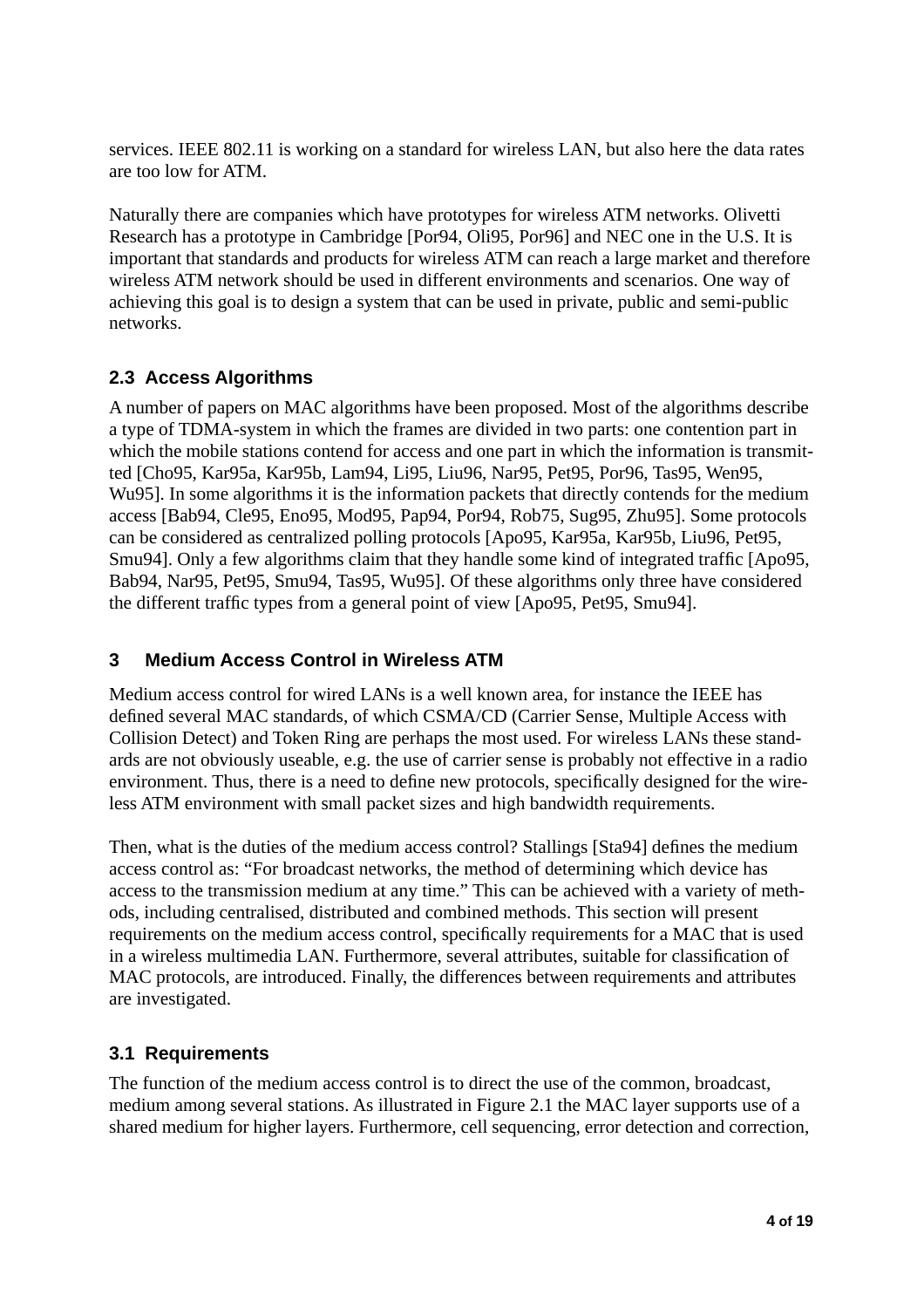retransmission etc is handled by the LLC layer, directly above the MAC layer. Thus the MAC layer need only to be concerned with distributing access to the medium.

It is desirable if this control fulfils the following natural requirements. Access to the medium should be granted to the stations in a "fair" manner, different traffic types (e.g. real-time video, batch data transmission) should be handled keeping their respective Quality of Service (QoS) demand, while the utilization of the medium should be high. These requirements apply to all MAC protocols, both for wireless and wireline environments (as well as other environments, if they can be imagined).

For wireless LANs the IEEE has formed a study group (IEEE 802.11) that further investigated the requirements for this special application. They formulated 20 requirements [Che94] on a general wireless MAC layer. We have evaluated these requirements for our specific application, an ATM based wireless LAN for public access, and tried to rate the requirements' order of importance. This rating is rather coarse, but e.g. throughput and delay are considered, in general, more important than items further down the list. Thus, the list of requirements is presented next, in a rough priority order, with the most important requirements listed first.

- **1.** Throughput
- **2.** Delay
- **3.** Ability to serve data, voice and video
- **4.** Preservation of packet order
- **5.** Ability to support handoff/roaming between service areas
- **6.** Robustness in collocated networks
- **7.** Support priority traffic
- **8.** Ability to support non-reciprocal (e.g. downstream larger than upstream) traffic
- **9.** Battery power consumption
- **10.** Fairness of access
- **11.** Maximum number of nodes
- **12.** Ability to work in a wide range of systems
- **13.** Transparent to different physical layers
- **14.** Unauthorized network access impact on throughput
- **15.** Ability to support broadcast (multicast)
- **16.** Establish peer-to-peer connectivity without a priori knowledge
- **17.** Critical delays limit large area coverage
- **18.** Insensitivity to capture effects
- **19.** Limit the complexity of the physical layer
- **20.** Ability to market and complexity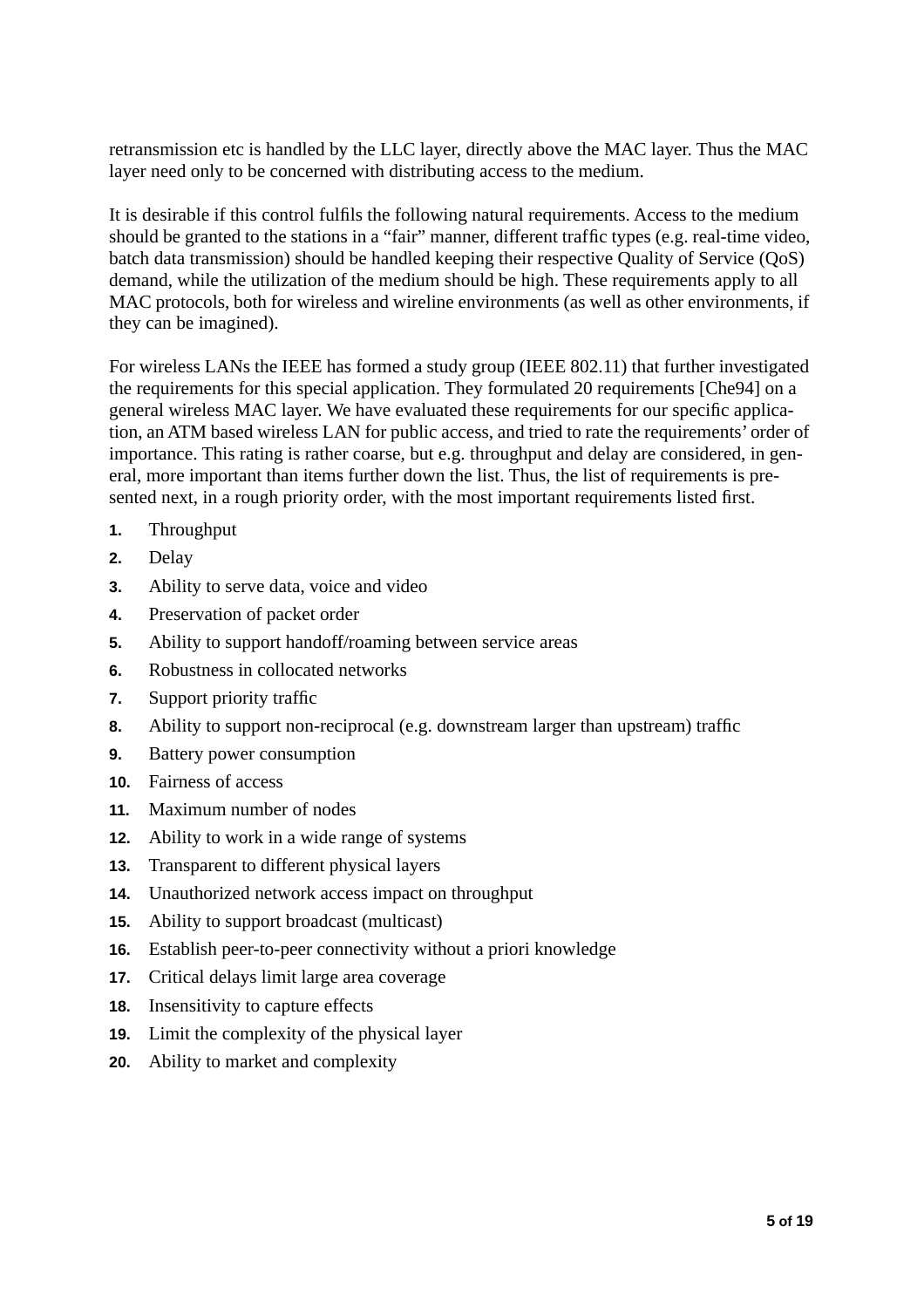## **3.1.1 Comments**

Throughput is, as always, a very important parameter of the protocol. In the case of wireless ATM LANs both the utilization of the allocated spectrum bandwidth must be high (i.e. bps/Hz) as well as the absolute throughput of ATM cells (e.g. at least 10Mbps, not counting MAC overhead bits). The delay performance is critical since it is expected that the high bandwidth service will be used for multimedia services, especially video services. The ATM concept is designed to support a variety of services so this versatility should also be available in the wireless implementation. Moreover, the ATM concept relies on cells being delivered in the correct order, this property should not be broken in the wireless layers.

The priority order indicated in the list should not be considered an absolute order, it is rather an indication – requirements at the top of the list is more important than requirements at the bottom.

# **3.1.2 Additional requirements**

The IEEE requirements described above, while satisfactory for a wireless LAN replacing e.g. an installed Ethernet, does, for example, not address the situation where a public operator offers wireless broadband access to a LAN environment as well as access to fixed networks (like the Internet). Thus, due to these and other additional new scenarios, several additional requirements are formulated by the authors. The list of requirements does not try to reflect any order of importance.

- **• Robustness**. Due to the error prone medium, the protocol should not rely on nodes knowing the entire system state. In that case a node which, perhaps due to a local burst error, missed a reservation transmission might assume that the medium is free and transmits itself, leading to an unnecessary collision. The robustness requirement also implies that a case of sudden station shut down or disappearance must not affect the protocol performance.
- **Base station**. In [Apo95] several compelling arguments on the benefits of using a base station is made, e.g. with a base station an interconnection to a fixed network (e.g. the Internet) is easily implemented. Furthermore, a base station design can result in a more robust MAC protocol (see above).
- **• Bandwidth partition**. It should be possible to divide the bandwidth in different parts for different user groups. Then private companies can use their own networks to offer public access, but still have some bandwidth reserved for their own users.
- **• Adaptation to upper layers**. The MAC layer shouldn't lay any unnecessary burden on the upper layers.
- **Frame size compatible with ATM**. For easy interworking, the implemented frame size in the MAC protocol should be either a multiple or fraction of the ATM cell size.
- **Non equidistant nodes**. The MAC protocol shouldn't assume that the nodes are (geographically) equally distributed in the cell.
- **• Insensitive to cell transfer speed**. In order to ease migration to higher speeds the MAC protocol should not make any assumptions about cell transfer speed.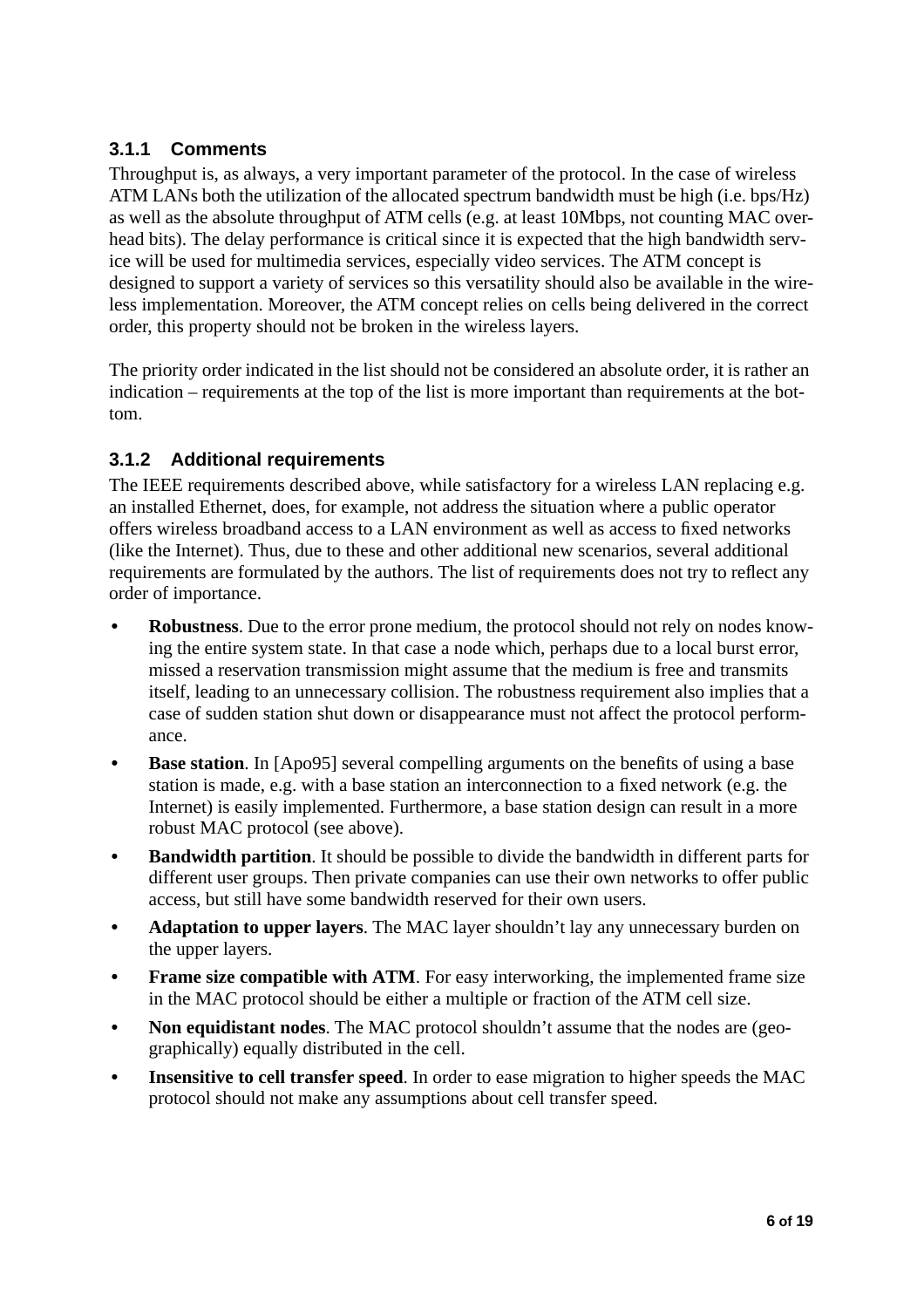- **• Fair and efficient contention resolution algorithm**. Contention resolution must at least be used in the registration phase, and it is desirable to solve conflicts in an efficient and fair way.
- **Mass market appeal**. The cost of implementation is very important to generate a mass market appeal. In the age of micro-cellular structures it is not only the cost of the portable interface that is important, the base stations should be cheap to manufacture as well.

### **3.2 Attributes**

The MAC protocols that have been proposed in the literature vary from rigorously controlled polling protocols (e.g. [Smu94]), to the free-for-all Aloha protocol [Abr70]. To be able to compare such vastly different protocols, it is useful to define attributes or features of a MAC protocol, as well as, the attributes' possible values. These attributes should not be limited to wireless MAC, but are rather applicable on all MAC protocols. Please note that the values in themselves are not good or bad, it is the particular usage situation (noisy radio environments, satellite communications, and coax cables all have very different operating conditions) that determines whether a certain attribute value is desirable or not. Thus the attribute values of a certain protocol should be compared with the requirements for the particular usage situation to determine whether the protocol is suitable for that particular situation, or not.

The attributes are listed with their names and possible values first. In certain cases the possible values may indicate a range rather than discrete values. A brief explanation of the different values is given for each attribute.

- **1.** Requires infrastructure. *Yes*/*no*. Yes usually means that a base station is needed to support communication between nodes. No indicates that ad hoc networking is possible.
- **2.** Intelligence. *Central*/*distributed*/*both*/*none*. Central intelligence means that one node (e.g. the base station) keeps track of the system state and conducts the transmissions accordingly. A distributed intelligence scheme assumes that the individual stations maintain the system state, while divided responsibilities gets the value both. Of course, a MAC protocol can be "dumb", i.e. transmit whenever a packet is ready (c.f. Aloha). This is referred to as none.
- **3.** Up/downlink channels. *Different*/*same*. Some MAC protocols assume that the downlink traffic is handled on a different channel and thus only handles traffic from the stations to the base station, while others handles both up- and downlink traffic on the same channel.
- **4.** Time division. *Discrete*/*continuous*. Refers to whether the protocol divides the time into discrete slots or not (cf. slotted Aloha vs. pure Aloha).
- **5.** Main access strategy. *Collision free*/*contention based*. Whether the protocol is collision free or not, in a broad general sense.
- **6.** Access request. *With request packet*/*with data packet*/*via polling*. When requesting access to the medium certain protocols specify that this must be done during a special time frame, with special request packets. If access is granted the actual packet is transmitted later. Other protocols request access with the actual data packet, if no collision occurs the packet is considered successfully transmitted. If access is granted via polling then none of the previous values apply, and the via polling value is used.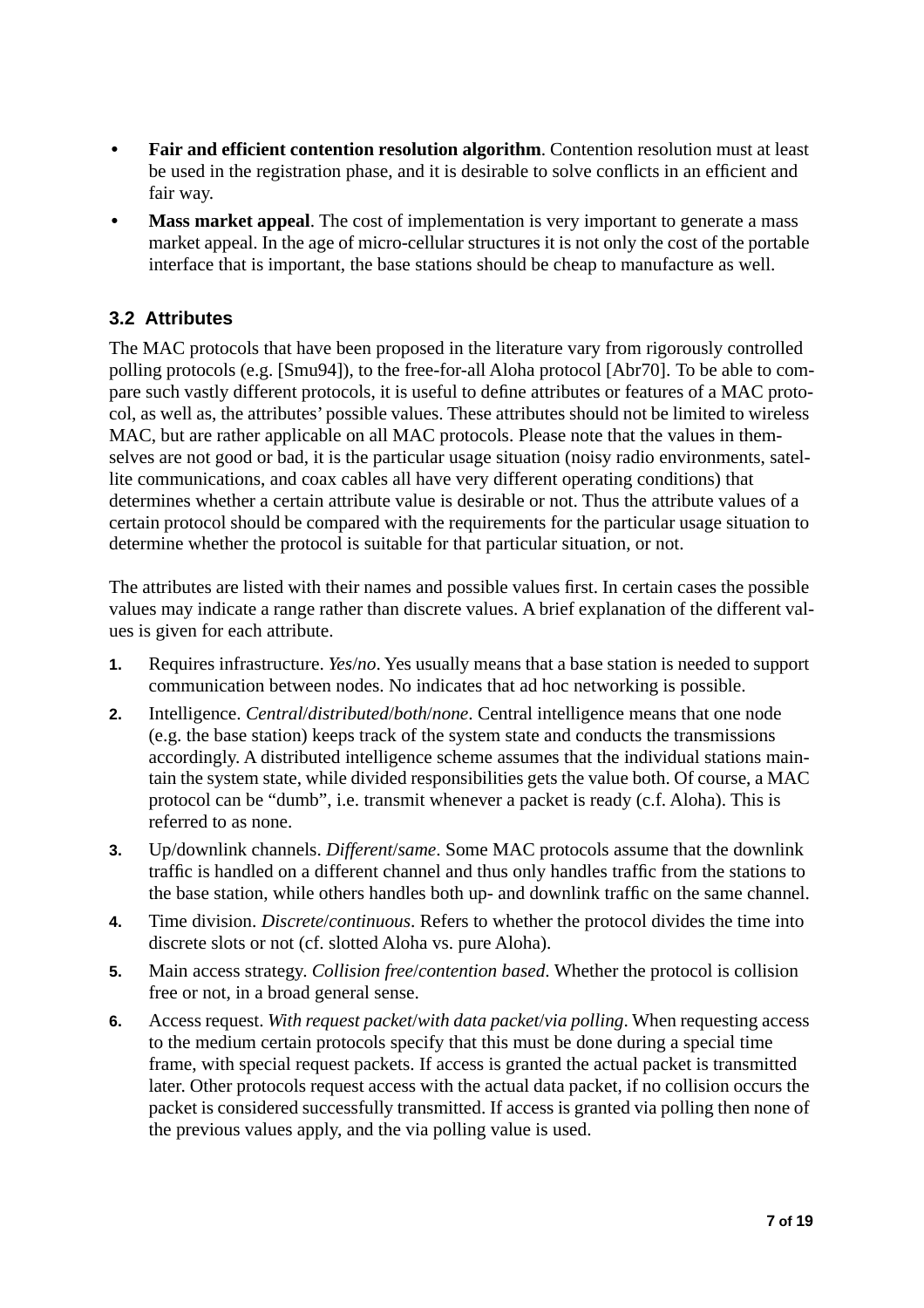- **7.** Reservation strategy. This attribute is rather complex so it has been divided into several subclasses.
	- **a.** First packet in a burst. *Contention*/*reservation*/*fixed*. A contention based scheme means that a new burst must compete with other pending transmissions, according to a strategy as specified in attribute 6. A reservation approach assumes that a new burst request is made by the protocol, and a base station acknowledges this request, typical for a polling based protocol. The fixed allocation is analogous to a circuit switched connection, a specific time slot is always available for the station.
	- **b.** Remaining cells in a burst. *None*/*burst reservation*. A protocol may chose not to make any special consideration to bursts in the allocation algorithm. In that case, every packet must contend according to the principle in *a*. The fixed strategy in *a* is inherently of this kind, but others exist, most notably adaptive polling schemes as well as pure contention methods. A burst reservation scheme, on the other hand, assumes that once a packet is transmitted successfully that a time slot is reserved for the use of the transmitting station for some time period (e.g. until it is not used, or a specific maximum number of slots).
	- **c.** Bandwidth allocation flexibility. *Contention*/*request*/*new connection*. When a station demands more bandwidth it may simply attempt to transmit packets more often (contention), it may request permission to transmit more frequently (request), or it may have to request an entirely new connection. The last method is typical for circuit switched connections. Also refers to how a station which has lowered its bandwidth demands may return any allocated resources.
- **8.** Contention resolution strategy. *None*/*random binary backoff*/*others*. If a collision occurs, all the involved stations must not try to retransmit at the same time, or a collision will occur again. The contention resolution strategy describes how the stations should behave in order to minimize the risk that a collision occurs at the retransmission attempts. Several algorithms are described in the literature [Ber87], and the value of this attribute just names the used strategy, if any.
- **9.** Multiplexing technique. *CDMA*/*TDMA*/*FDMA*/*any*. A properly designed MAC protocol should be largely independent of the physical layer multiplexing technique, nevertheless it is mentioned here since some protocols may take advantage of features in special multiplexing techniques (i.e. CDMA in itself can be considered a multiple access protocol).
- **10.** Carrier sense. *Yes*/*no*. A protocol that tries to determine whether a transmission is in progress before it tries to transmit itself, utilises carrier sense.
- **11.** Traffic integration. *None*/*class based*/*seamless*. Traffic integration refers to how the protocol handles data streams with different QoS requirements, e.g. voice vs. video vs. data streams. A protocol may chose not to distinguish the different streams, divide the streams into different classes based on QoS parameters (just one class is equal to none in this case), or a seamless integration with a scheduling algorithm selecting the packet to transmit.
- **12.** Frame structure. *Homogenous*/*heterogeneous*. A MAC protocol organizes its transmissions in frames. A frame consists of several subslots which each could be used for data transmissions (reserved or contention), future reservations or registrations. If a frame consists entirely of data transmissions it is referred to as homogenous. The frame may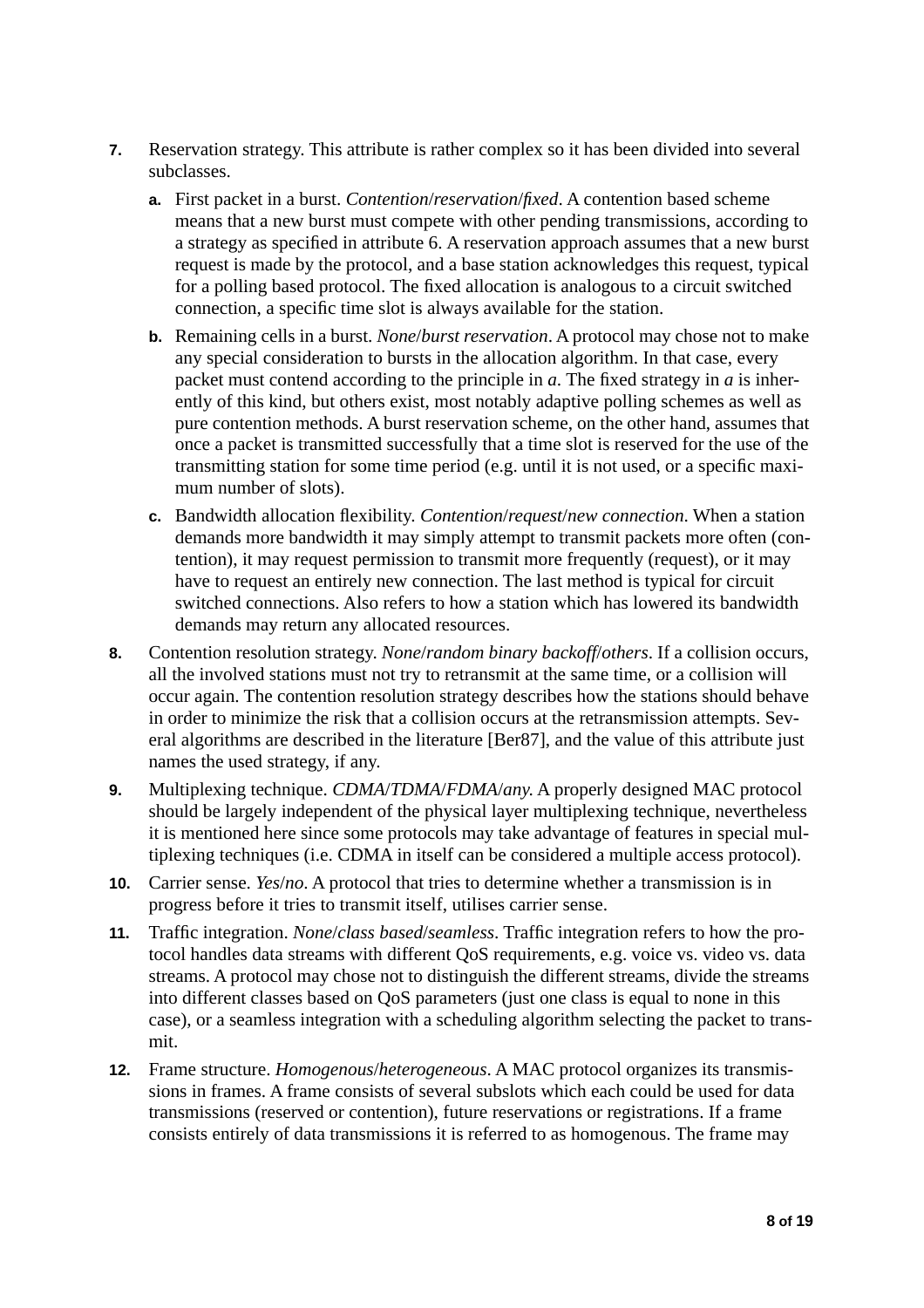also be divided into two or several phases (heterogeneous), e.g. a real-time traffic phase followed by a data traffic phase. In other protocols a frame may be divided into a registration phase, used for the registration of new stations, a control phase where stations may transmit control messages to a base station and a transmission phase where the actual data transmissions take place. The access strategy used for the different phases is arbitrary. If the protocol uses a heterogeneous approach the names of the phases are mentioned.

#### **3.3 Requirements vs. Attributes**

It is important to note that requirements and attributes are rather unrelated concepts, requirements represent what a MAC protocol *should* do, attributes represent *how* a MAC protocol works. Thus a specific value of an attribute does not necessarily indicate that a specific requirement is fulfilled or not, rather the attributes are used to describe a MAC protocol. Then, all the attributes can be used to evaluate the protocol to see whether it fulfils certain requirements.

#### **4 Some Proposed MAC Protocols**

This section presents some of the most interesting proposals for wireless ATM protocols. The protocols are explained in some detail, and at the end the protocols are compared in respect to the previously introduced requirements and attributes.

#### **4.1 Slotted Aloha**

Slotted Aloha (S-Aloha) [Rob75] is based on the Aloha protocol [Abr70]. The Aloha protocol separates the downlink and uplink channel. On the uplink channel, the stations may transmit packets at any time. Successfully transmitted packets are broadcasted on the downlink by the base station, this serves as packet acknowledgement. Naturally the throughput for this scheme is low [Ber87]. Slotted Aloha improves on this by dividing the time into discrete slots, with the size equal to a frame. Transmissions are only allowed to start at the beginning of a slot. This effectively doubles the throughput [Ber87] of the Aloha protocol. Although the S-Aloha protocol is not specifically developed for wireless ATM and has a rather low throughput it may be an attractive solution due to the simplicity of implementation.

## **4.2 DQRUMA**

Distributed-Queueing Request Update Multiple Access (DQRUMA) [Kar95a, Kar95b, Liu96] is a MAC protocol for a wireless ATM LAN. The downlink is used for broadcasting packets and control information, and is considered to be separate from the uplink channel. The uplink channel is divided into Request Access (RA) phases and packet transmission phases, controlled by the base station via the downlink. Whenever a station wishes to transmit a packet, it uses a RA phase to transmit a request (possibly contending with other stations) to the base station. When the base station successfully receives the request it transmits an acknowledgement on the downlink and registers the station's request. The base station then distributes access to the uplink packet transmission phases, according to e.g. a round-robin fashion, by polling the stations via the downlink. Whenever a station is polled and transmits a packet it piggybacks an additional bit indicating whether it has any more packets to send. This serves as a contention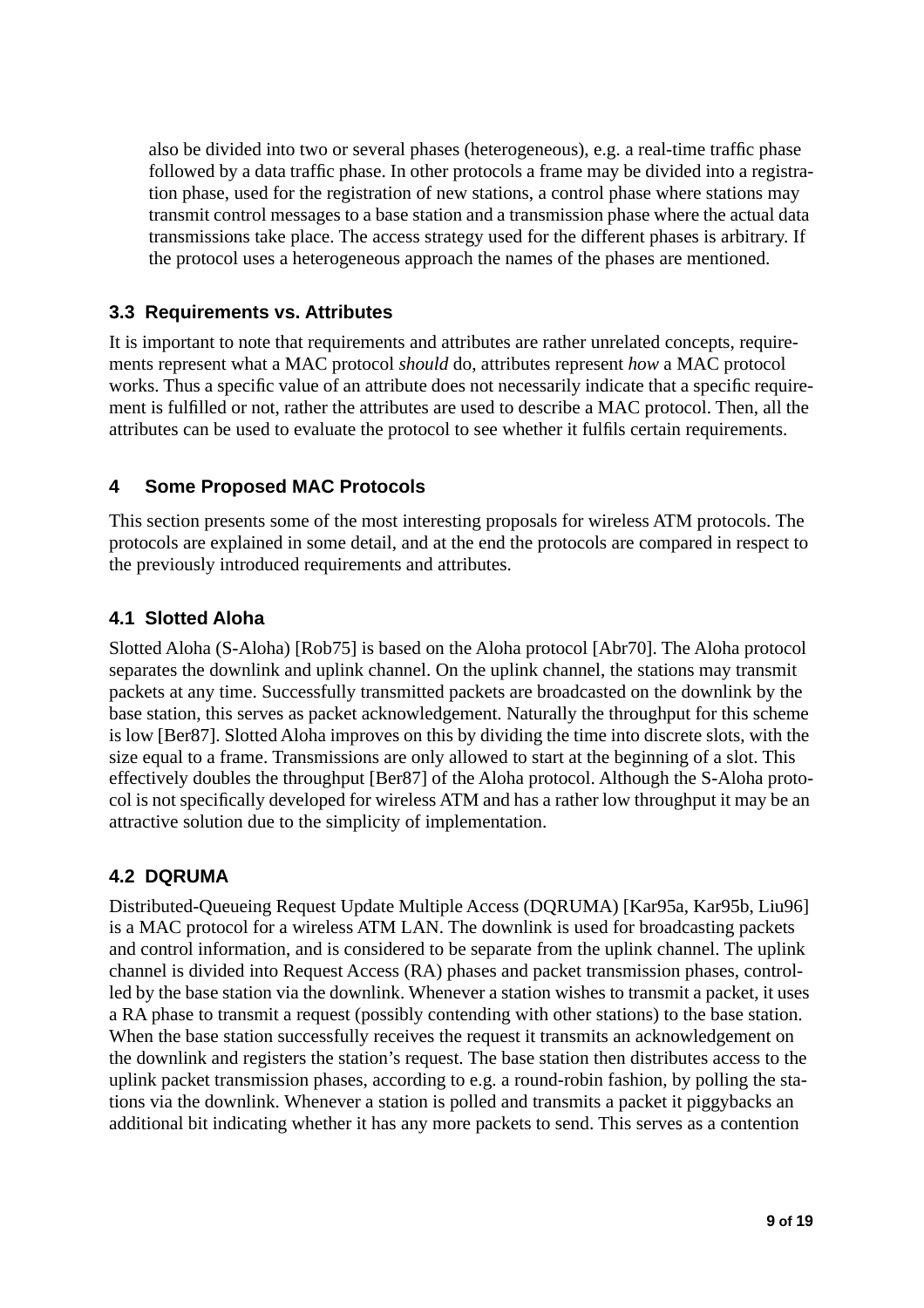free request. Furthermore, e.g. CBR connections may at call setup request that the station will be polled at periodic intervals, thus further avoiding contention in the RA phase.

In order to support seamless traffic integration the polling protocol should be changed from round-robin to a scheme that takes cell priority into account. This may, however, require some minor adjustments to the DQRUMA protocol, e.g. it would be beneficial for the polling protocol to know not only whether a station has a packet to send, but also to know how many packets there are in the buffer, and, perhaps, their residual life.

# **4.3 Polling Protocol 1**

Apostolas [Apo95] presents a MAC protocol for an ATM based wireless LAN (from here on referred to as Apostolas). The protocol separates the downlink and uplink channel, where a base station broadcasts every transmitted packet on the downlink. The uplink is divided into four phases, transmission, transition to active, registration, and control. In the transmission phase ATM cells are transmitted in response to polling by the base station. The ATM header is extended with an extra status byte allowing stations to inform the base station of required bandwidth (more/less than currently allocated), a transition to inactive (the cell is the last in a burst), or a control request. In the transition to active phase all currently inactive connections are polled to allow further transmissions. The registration phase allows new terminals to register themselves to the network. This registration is, by necessity, done in a contention mode. A successful registration results in a assigned VPI number for the station and that a control channel is allocated for that specific terminal. The control phase polls the inactive terminals (and those who have issued a control request) for control messages (i.e. connection set up/removal, management information, etc). The allocation algorithm used for determining which station (and connection) to poll at a given instant is not described, but it is expected that any polling algorithm designed for ATM-like traffic could be used, e.g. [Kar92].

## **4.4 Polling Protocol 2**

Smulders introduces a MAC protocol in [Smu94] (further referred to as Smulders). The protocol, similarly to Apostolas, separates the downlink and uplink, and divides the uplink into two phases, transmission and request. An uplink transmission occurs in response to a poll from the base station, and the transmitted MAC frame consists of an ATM cell and a number indicating the number of waiting cells at the mobile terminal. The base station uses this information to control the polling algorithm. During idle periods the base station starts a request phase. In this phase the base station polls the inactive terminals to transmit the number of waiting cells.

The base station maintains information on how many cells each station has waiting and when the station should be allowed to transmit the next time. This time is decided with the aid of negotiated (during call setup) peak cell rates, and the information on when the station was last allowed to transmit. Thus, the allocation (polling) algorithm enforces these negotiated peak cell rates by cell spacing. Consequently, the polling algorithm effectively works as a traffic shaper.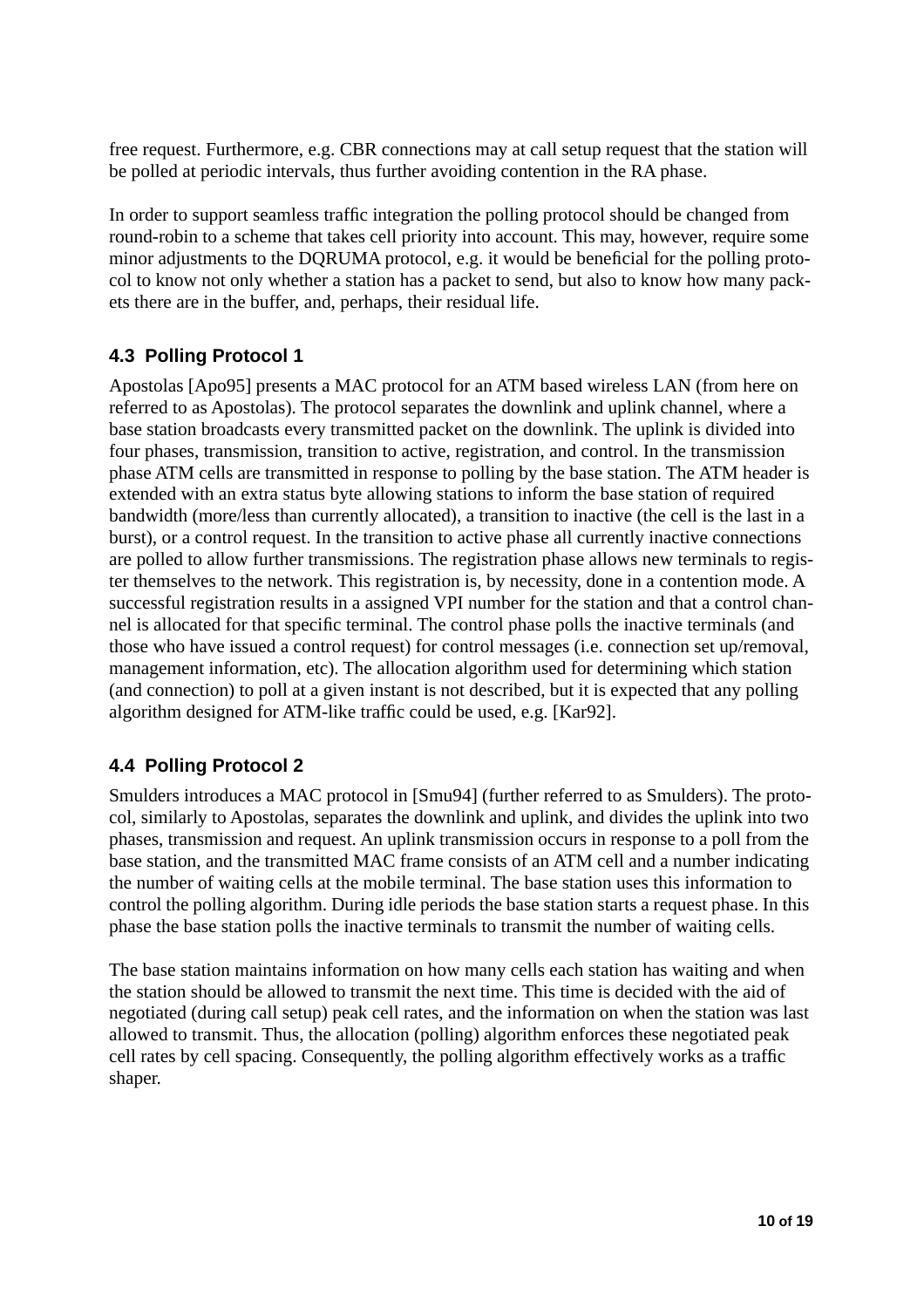## **4.5 DSA**

Another protocol named Dynamic Slot Assignment (DSA) is introduced by Petras in [Pet95]. This protocol separates the up- and downlink. The downlink is used both to broadcast packets and to transmit acknowledgements and polls (either one at a time as part of a broadcast cell, or an entire batch at a time). The terminals uses the uplink transmissions to inform the base station of the number of waiting cells and their smallest residual life. The base station uses this information as input to the polling algorithm. However, according to the inventors, this information is not enough when the number of cells (or their residual life) changes rapidly, so the protocol uses a special contention phase where stations in need are allowed to transmit cells according to S-Aloha. Also, inactive terminals use this contention phase to start the transition to active duty. The polling algorithm calculates priorities according to the number of waiting cells and their smallest residual life and assigns the next transmission slot to the station with the highest priority.

#### **4.6 GRAPO/R-GRAP**

Li presents GRAPO – Optimized Group Randomly Addressed Polling for Wireless Data Network [Li95], and [Cho95] presents Group Randomly Addressed Polling with Reservation for Wireless Integrated Service Networks. Both papers improves the GRAP (Group Randomly Addressed Polling, in turn an improvement of Randomly Addressed Polling) algorithm, in two different, although orthogonal, ways. We believe that both improvements can be incorporated into a "R-GRAPO" protocol, although the original authors (one of which is co-author on both papers) may not agree that it is necessary. Nevertheless the two protocols are in principle so similar that they will be treated as one in this paper.

The Randomly Addressed Polling (RAP) protocol is a contention protocol which limits the number of simultaneous transmission attempts through a random selection. The protocol separates the up- and downlink channels, and is mainly concerned with the uplink. The base station transmits a ready message when it is ready to receive uplink messages. In response, each active node (in total *N* active nodes) will choose and transmit a random number (0, 1, …, *p* -1) in a way that allows the base station to receive all the transmitted numbers simultaneously. The base station will detect  $N^*$  ( $\leq N$ ) different numbers; for each number the base station will broadcast this number, and the terminals which chose this number will transmit a packet. If several terminal chose the same number a collision will occur. The base station will provide feedback (ACK/NACK) and for the unsuccessful transmissions the procedure is repeated.

The Group Randomly Addressed Polling improves on RAP by introducing a superframe structure consisting of *p* +1 frames, named G0, G1, …, G*p*. Each frame is a separate RAP frame. A new node will join frame G*p*, whereas a node which in the previous superframe was successfully polled with the random number *i* (and has more packets to transmit) will join frame G*i* in the current superframe. GRAPO further improves on this concept by dynamically change the number of groups to  $O(\leq p)$ , and requires new arrivals to join a random group. Successfully polled terminals stay in the same group, with the same random number. Stations that are unsuccessfully polled are treated as new arrivals. On the other hand, R-GRAP improves on GRAP by introducing a separate phase, called the reservation phase. When a terminal has periodic or long data to send it will transmit the first packet according to the GRAP protocol, with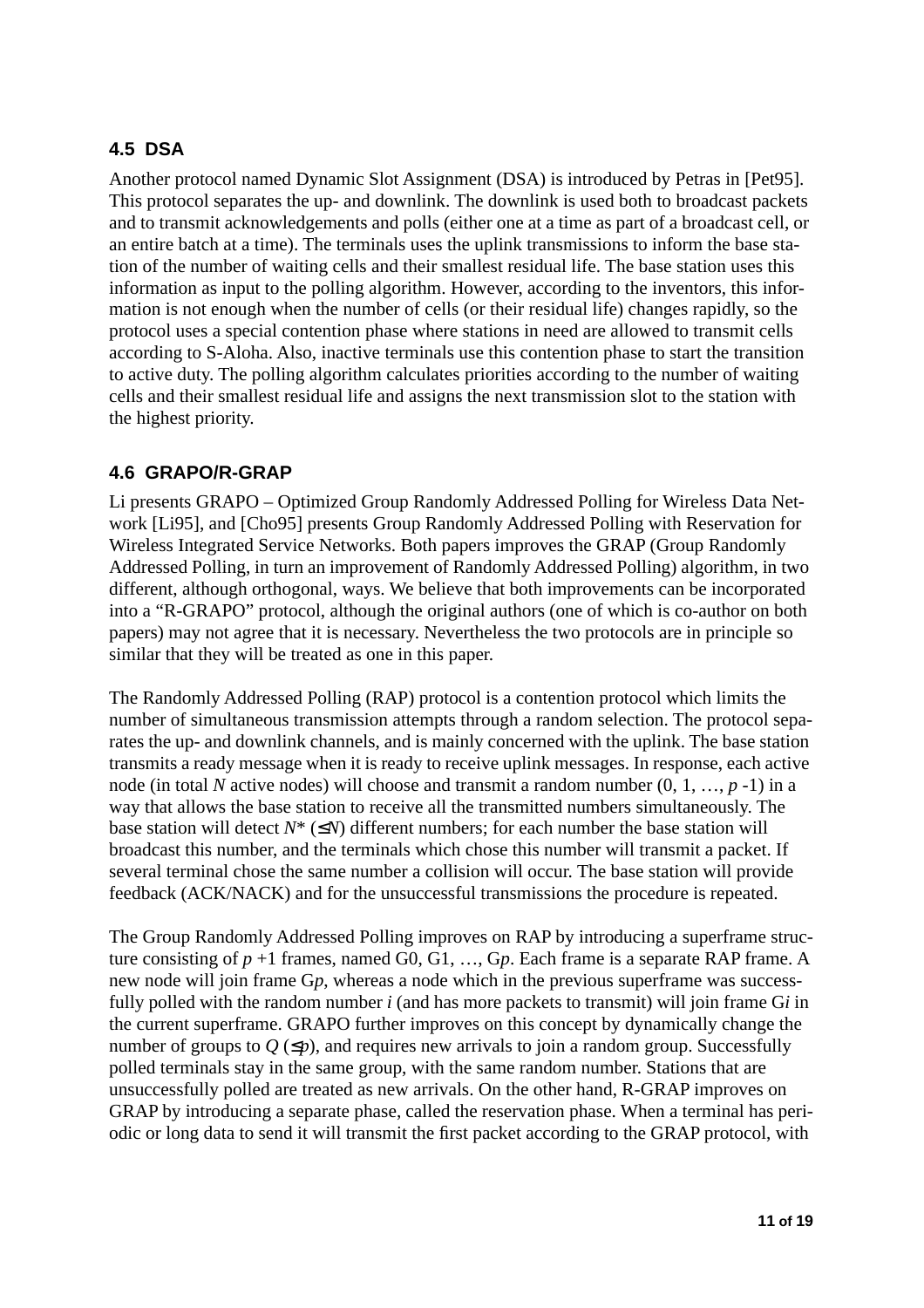a special bit set, which indicates that more data follows. If the packet is successfully transmitted the terminal will not only receive an ACK from the base station, but also a reservation number. These reservation numbers are used after the last GRAP frame, when the reservation phase begins. In the reservation phase, the base station will poll all (or some, according to an allocation algorithm) reservation numbers and the station can transmit their frames in a contention free way.

## **4.7 Comparison**

In this section, the protocols presented above are compared. The protocols' fulfilment of a crucial subset of the requirements are evaluated (Table 4.1) and the protocols' attributes [\(Table 4.2](#page-12-0)) are included.

| Requirement                                                          | <b>S-ALOHA</b> | <b>DQRUMA</b>                           | <b>Apostolas</b>                             | <b>Smulders</b>                         | <b>DSA</b>   | <b>GRAPO/</b><br><b>R-GRAP</b>           |
|----------------------------------------------------------------------|----------------|-----------------------------------------|----------------------------------------------|-----------------------------------------|--------------|------------------------------------------|
| Throughput                                                           | low            | high                                    | unknown                                      | high                                    | high         | high                                     |
| Delay                                                                |                |                                         | moderate                                     | unknown                                 | moderate     | moderate                                 |
| Data, voice and video                                                | no             | yes                                     | yes                                          | yes                                     | yes          | yes?                                     |
| Preservation of<br>packet order                                      | yes            | yes                                     | yes                                          | yes                                     | yes          | yes                                      |
| Establish peer-to-peer<br>connectivity without<br>a priori knowledge | yes            | yes                                     | yes                                          | yes                                     | yes          | yes                                      |
| Support priority traffic no                                          |                | no                                      | yes                                          | yes                                     | yes          | GRAPO no<br>R-GRAP yes                   |
| Ability to support<br>non-reciprocal traffic                         | yes            | yes                                     | yes                                          | yes                                     | yes          | yes                                      |
| Maximum number of<br>nodes                                           | no limit       | b bits used to<br>identify sta-<br>tion | limited by<br>available<br><b>VPI</b> values | limited by<br>number of<br>address bits | no limit     | no limit                                 |
| Transparent to differ-<br>ent physical layers                        | yes            | yes                                     | yes                                          | yes                                     | yes          | Requires<br>CDMA?                        |
| Ability to support<br>broadcast (multicast)                          | base station   | base station                            | base station                                 | base station                            | base station | base station                             |
| Limit the complexity<br>of the physical layer                        | yes            | yes                                     | yes                                          | yes                                     | yes          | Advanced<br>detectors at<br>base station |
| Robustness                                                           | high           | high                                    | high                                         | high                                    | high         | high                                     |
| <b>Base</b> station                                                  | yes            | yes                                     | yes                                          | yes                                     | yes          | yes                                      |
| Adaptation to upper<br>layers.                                       | ok             | ok                                      | ok                                           | ok                                      | ok           | ok                                       |
| Frame size compati-<br>ble with ATM                                  | yes            | yes                                     | yes                                          | yes                                     | yes          | yes                                      |
| Non equidistant nodes $\alpha$                                       |                | ok                                      | ok                                           | ok                                      | ok           | ok                                       |
| Insensitive to cell<br>transfer speed                                | yes            | yes                                     | yes                                          | yes                                     | yes          | yes                                      |

**TABLE 4.1** Fulfilment of some requirements for six different MAC protocols.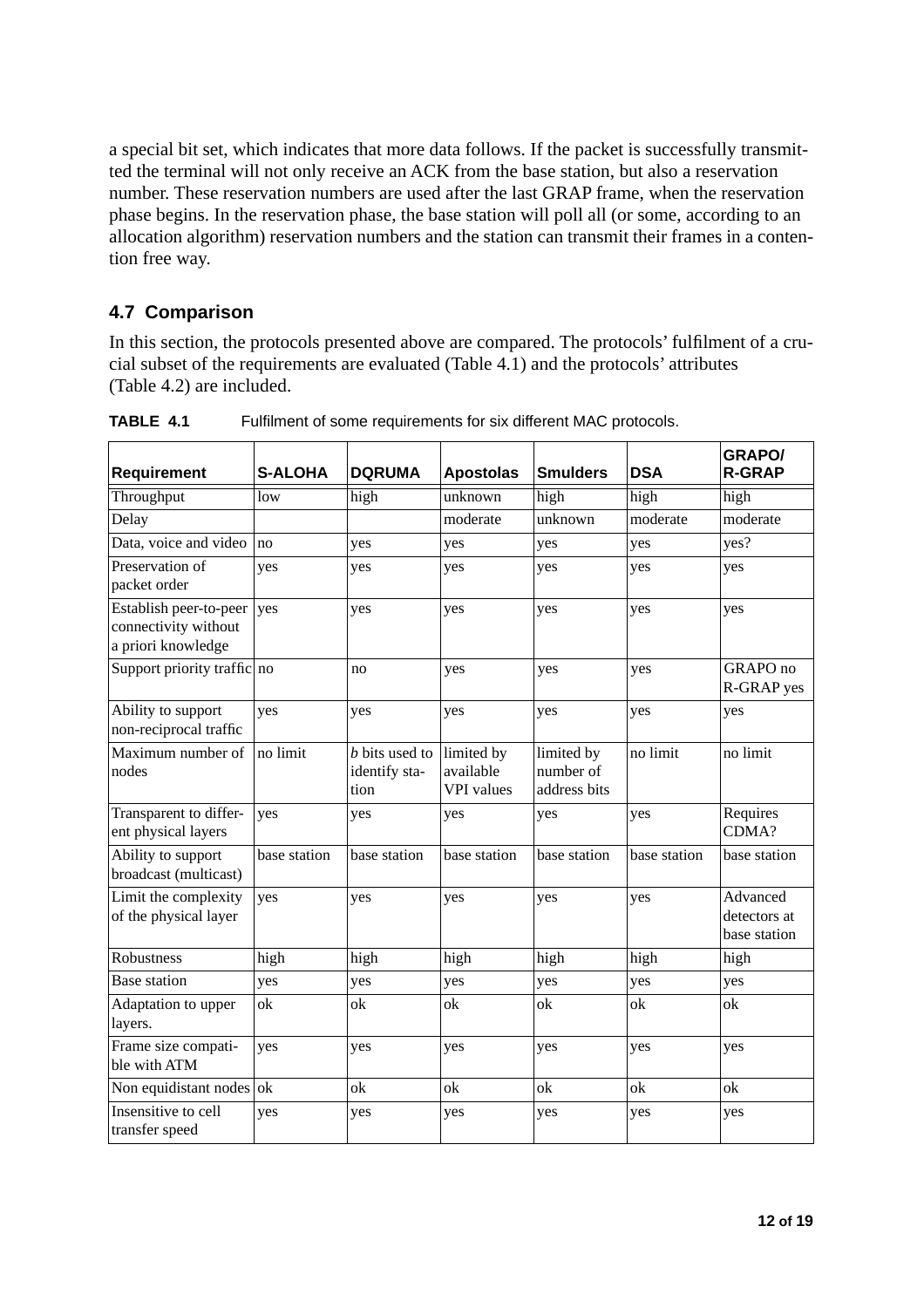| <b>Requirement</b>                                            | <b>S-ALOHA</b> | <b>DQRUMA</b> | <b>Apostolas</b>                                            | Smulders | <b>DSA</b> | <b>GRAPO/</b><br>$R$ -GRAP        |
|---------------------------------------------------------------|----------------|---------------|-------------------------------------------------------------|----------|------------|-----------------------------------|
| Fair and efficient con- no<br>tention resolution<br>algorithm |                |               | Not specified Not specified Not specified Not specified ves |          |            |                                   |
| Mass market appeal                                            | <b>ves</b>     | yes           | yes                                                         | yes      | yes        | moderate –<br>cost may be<br>high |
| Bandwidth partition                                           | no             | yes           | yes                                                         | yes      | yes        | no                                |

<span id="page-12-0"></span>**TABLE 4.1** Fulfilment of some requirements for six different MAC protocols.

| TABLE 4.2 | Attributes of six different MAC protocols. |  |
|-----------|--------------------------------------------|--|
|           |                                            |  |

| <b>Attribute</b>                    | <b>S-ALOHA</b>         | <b>DQRUMA</b>                    | <b>Apostolas</b>                                                                               | <b>Smulders</b>                                 | <b>DSA</b>                                        | <b>GRAPO/</b><br><b>R-GRAP</b>                                            |
|-------------------------------------|------------------------|----------------------------------|------------------------------------------------------------------------------------------------|-------------------------------------------------|---------------------------------------------------|---------------------------------------------------------------------------|
| Req infrastructure Yes              |                        | Yes                              | Yes                                                                                            | Yes                                             | Yes                                               | Yes                                                                       |
| Intelligence                        | None                   | Central                          | Central                                                                                        | Central                                         | Central                                           | <b>Both</b>                                                               |
| Up/downlink                         | Different              | Different                        | <b>Different</b>                                                                               | Different                                       | Different                                         | Same                                                                      |
| Time division                       | Discrete               | Discrete                         | Discrete                                                                                       | Discrete                                        | Discrete                                          | Discrete                                                                  |
| Main access strat-<br>egy           | Contention<br>based    | Collision free                   | Collision free                                                                                 | Collision free                                  | Collision free                                    | Contention<br>based                                                       |
| Access request                      | Data packet            | <b>Req Packet</b>                | Polling                                                                                        | Polling                                         | Polling                                           | Data packet                                                               |
| Burst reservation strategy          |                        |                                  |                                                                                                |                                                 |                                                   |                                                                           |
| First cell                          | Contention             | Contention                       | Reservation                                                                                    | Reservation                                     | Contention                                        | Contention                                                                |
| Remaining cells Contention          |                        | Burst reserva-<br>tion           | None                                                                                           | None                                            | Burst reserva-<br>tion.                           | <b>GRAPO</b> none<br>R-GRAP burst<br>reservation                          |
| <b>BW</b> allocation<br>flexibility | Contention             | ???                              | Request                                                                                        | Request                                         | Request                                           | Contention                                                                |
| Contention reso-<br>lution strategy | None speci-<br>fied    | None speci-<br>fied              | None speci-<br>fied                                                                            | None speci-<br>fied                             | None speci-<br>fied                               | <b>RAP</b>                                                                |
| Multiplexing<br>technique           | Any                    | Any                              | Any                                                                                            | Any                                             | Any                                               | <b>CDMA</b><br>required?                                                  |
| Carrier sense                       | N <sub>o</sub>         | N <sub>o</sub>                   | N <sub>o</sub>                                                                                 | N <sub>o</sub>                                  | N <sub>o</sub>                                    | N <sub>o</sub>                                                            |
| Traffic integration None            |                        | <b>Seamless</b>                  | <b>Seamless</b>                                                                                | <b>Seamless</b>                                 | <b>Seamless</b>                                   | <b>GRAPO</b> none<br><b>R-GRAP</b><br>class based                         |
| Frame structure                     | Homogenous Heterogene- | ous:<br>transmission,<br>request | Heterogene-<br>ous:<br>transmission,<br>registration,<br>control, tran-<br>sition to<br>active | Heterogene-<br>ous:<br>transmission,<br>request | Heterogene-<br>ous:<br>reservation,<br>contention | Heterogene-<br>ous:<br>broadcast,<br>random<br>address, trans-<br>mission |

Generally the polling protocols (DQRUMA, Apostolas, Smulders, DSA) are rather similar and can be expected to have similar performance characteristics, possibly more influenced by the choice of polling function than the chosen medium access strategy. Still, there are some inter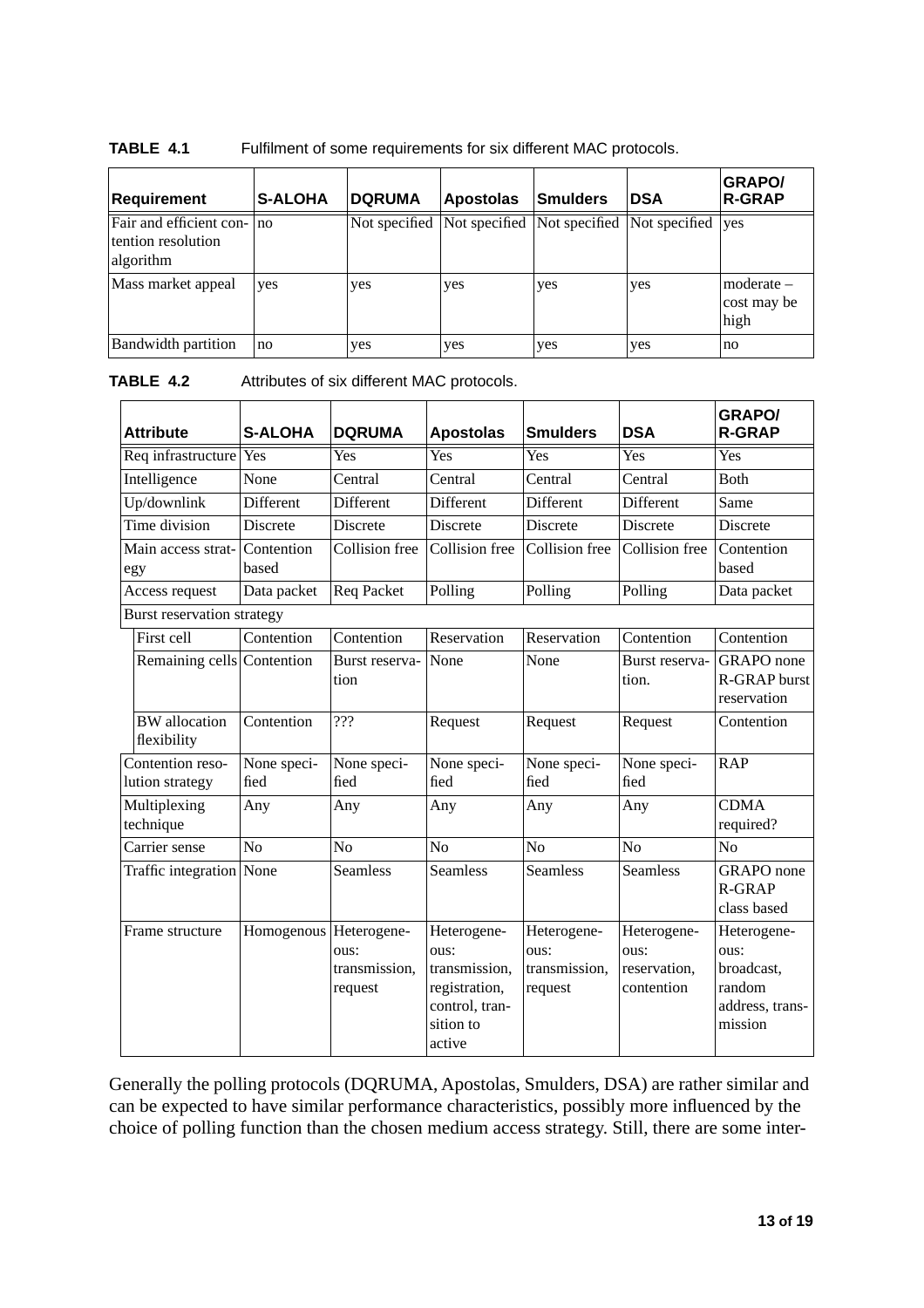esting differences in the request/transition to active procedures that might influence the delay performance. The GRAPO/R-GRAP protocol, on the other hand, introduces a radically different approach. There are questions as to whether the protocol will be able to serve time dependent data like voice or video, and if a class based (and only two classes to boot) traffic integration concept will be enough for the complex ATM traffic situation envisioned.

#### **5 Performance Evaluation**

One of the most important aspects of the medium access control is the performance, e.g. the maximum achievable throughput or the delay characteristics. While it is desirable to develop these results with analytical calculations, it is often not feasible. Complex (i.e. real-world multimedia) input traffic, and hard to model (analytically) protocols make analytical solutions cumbersome at best.

To further investigate the utilization and delay characteristics for the MAC protocols, the authors have developed a simulation model. The model accurately describes the error-prone medium with geographically distributed stations. Additionally, the input traffic to the model can be taken from measurements [Bjö95], thus ensuring that the results reflect real world performance. Due to the nature of simulation, the results only reflect the performance of the MAC under one (or a few) specific situations, it is not recommended to draw extensive conclusions from isolated simulation results. However, general trends can certainly be identified.

## **5.1 The Model**

The simulation model is developed to allow easy interchange of MAC protocols, accurately model the physical behaviour of the broadcast channel, including precise error modelling, and a choice of having arrivals according to an arbitrary random arrival process or from measurements. The model is comprised of four processes, User, User MAC, optionally the Base Station MAC, and the Medium processes. The implementation of the model is described in [Joh97].

#### **5.1.1 User Process**

The user process models the behaviour of one user, consequently there is one user process per simulated user. A user generates arrivals according to a chosen random process, or an arbitrary measurement file. A user process may also choose to make any combination of (several) arrival processes, thereby e.g. simulating a user which surfs the web, while participating in a video conference, both while a few file transfers occur in the background. Whenever the user process generates a cell it passes it down to the MAC process.

#### **5.1.2 User MAC Process**

The User MAC process is individual to each user, i.e. there exists one User MAC process per simulated user. The User MAC process implements the individual portion of the desired MAC algorithm and when it has determined that it is clear to send, transmits the packet to the Medium process. The User MAC process is also responsible for listening to the medium for any packets addressed to its attached user. The interfaces between the User MAC process and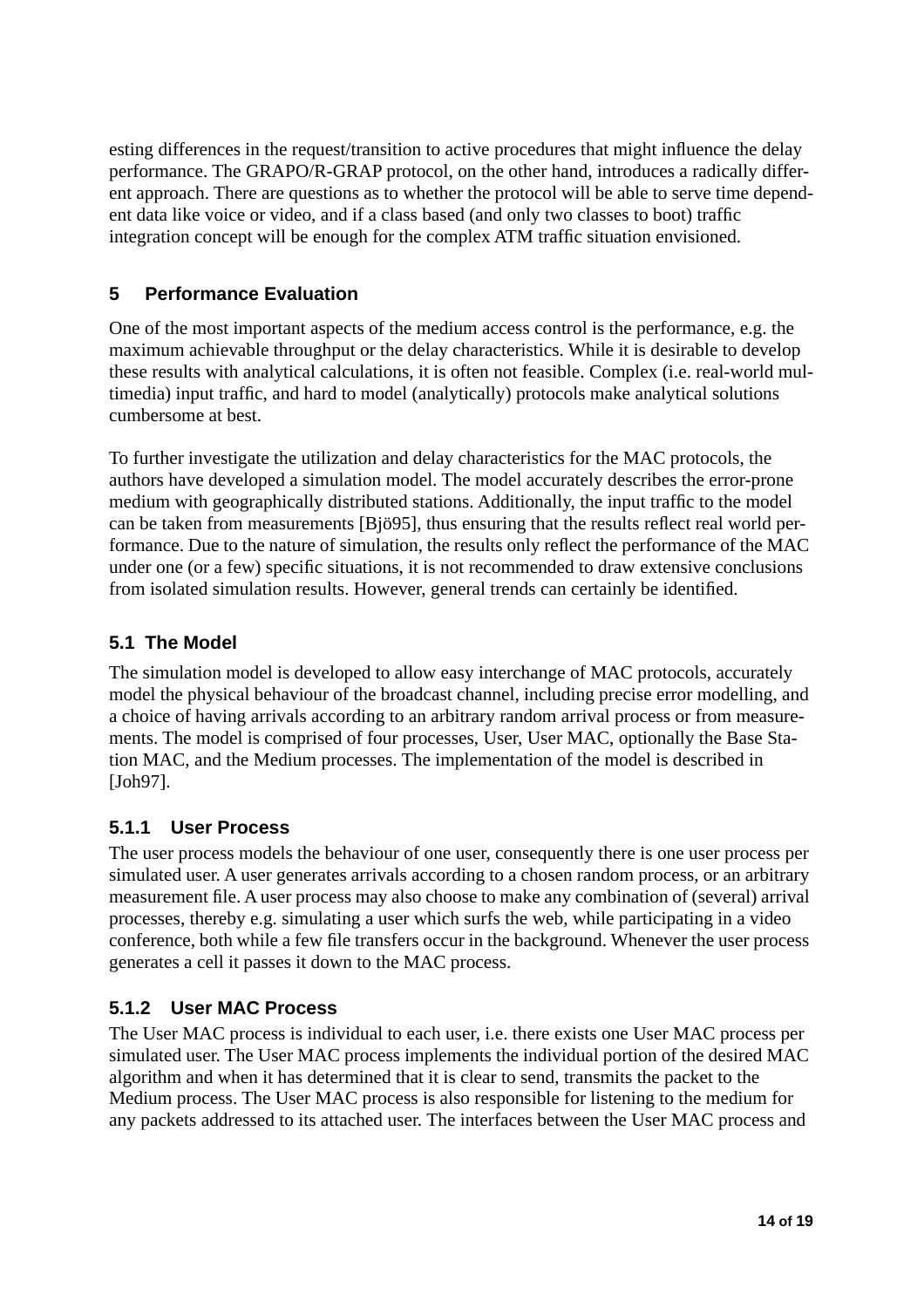the rest of the simulation model are fixed, i.e. the User MAC process is easily exchanged. This enables simulation of several different MAC protocols under identical conditions.

## **5.1.3 Base Station MAC Process**

For MAC protocols requiring the presence of a base station this process is added. The Base Station MAC process is similar to the User MAC process, and implements the corresponding base station behaviour. From the medium point of view, the base station is just another MAC, and is treated equally. As for the User MAC process, the interfaces between the Base Station MAC process and the rest of the model are fixed, so the process is easily exchanged.

#### **5.1.4 Medium Process**

The medium process models the physical behaviour of a broadcast medium, and, obviously, there exists only one instance of it. The process keeps track of the geographical location of each simulated user, and when the medium detects a transmission start from a MAC process it calculates the propagation delays to the simulated stations by computing the distances from the sending station to all the receivers (i.e. all delays are individual). It then broadcasts this packet, appropriately delayed, to all the individual MAC processes. The medium process may also simulate error conditions typical for radio transmissions (e.g. fading) and deliver packets with a simulated error count. In the future may terminal mobility be added to the medium process, it is just a matter of updating the positions of the simulated users according to a desired mobility pattern.

#### **5.2 Preliminary Results**

This section presents some preliminary results from the simulated model. Presently only S-Aloha, DQRUMA, Smulders and GRAPO are simulated; some vital details in the descriptions of Apostolas and DSA are missing, thereby hindering implementation of these.

The capacity of the channel was set to 25 Mbps and the users were (randomly) spread out within a circle with a diameter of 70 m. Somewhat unrealistic, no errors were simulated. Each user is in one of two states, idle or sending a file with FTP. The mean time spent in the idle state was 3 seconds. The size of the transferred file was chosen from the exponential distribution with a mean of 400.000 cells. The exact traffic pattern was modelled according to the measurement in [Bjö95], i.e. the cells were generated in bursts. The number of users was varied from 1 to 30 (15 for S-Aloha), i.e. the offered load varied from 0.05 to 1.46 (0.73).

[Figure 5.1](#page-15-0) plots the utilization (defined as the fraction of time the channel is used for transporting pure ATM-cells, as opposed to e.g. polling data or MAC-frame overhead bits) as a function of the offered load for the four different MAC protocols when the number of users is kept constant. As expected, S-Aloha performs very poorly, adequately handling only loads less than 0.3. The other protocols perform similarly, and manage to handle loads up to 0.85. It is evident that the protocols do not suffer from performance degradation during overload conditions, rather the utilization remain constant.

The delay (defined as the time from the cell is generated by a user until it is delivered to the base station) is shown in [Figure 5.2](#page-15-0). As expected, the delay rises sharply at the point where the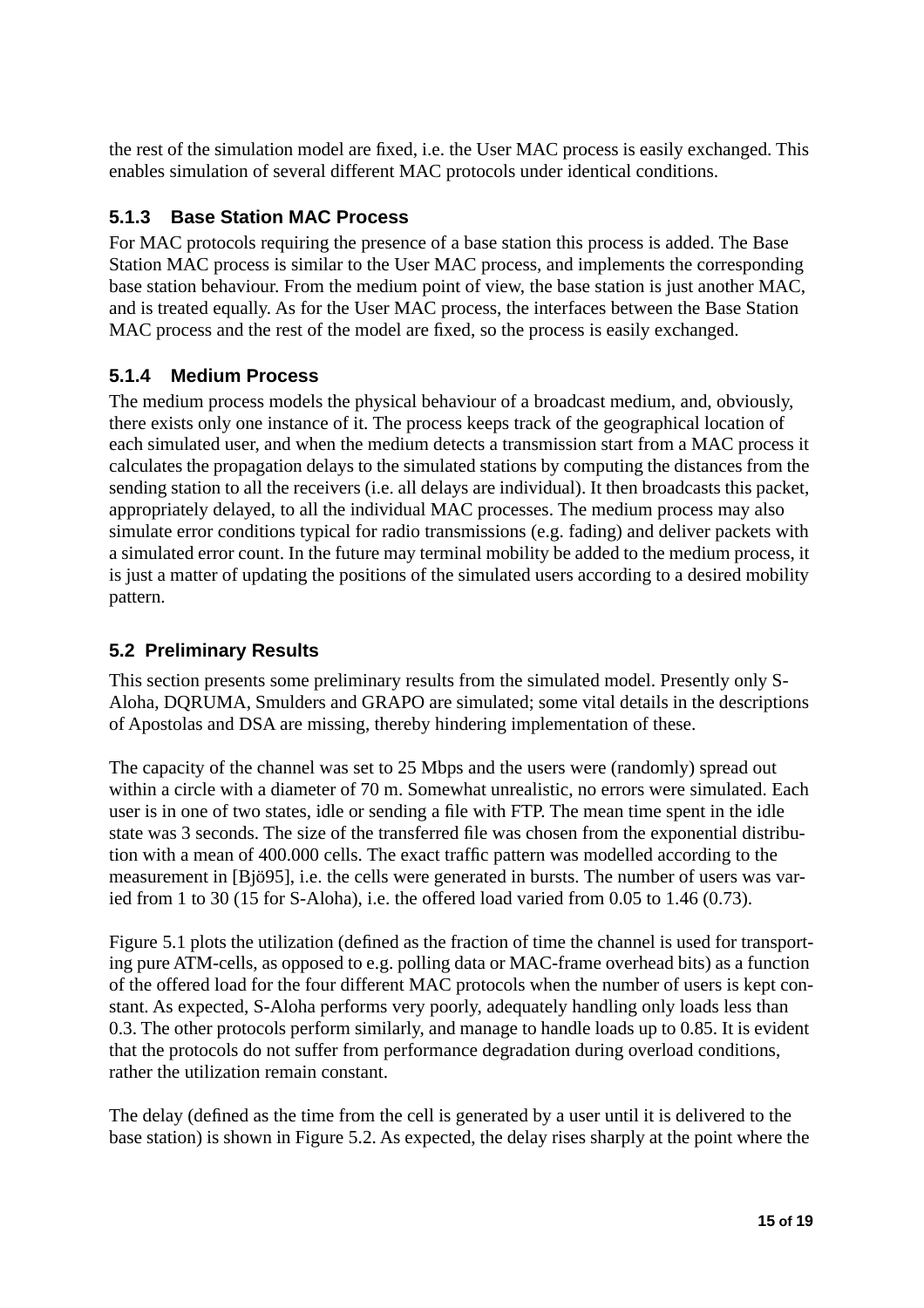<span id="page-15-0"></span>**FIGURE 5.1** Utilization for FTP traffic. The dotted line indicates the ideal utilization. For S-Aloha, the probability that the protocol will try to retransmit in a timeslot is denoted  $q_r$ 

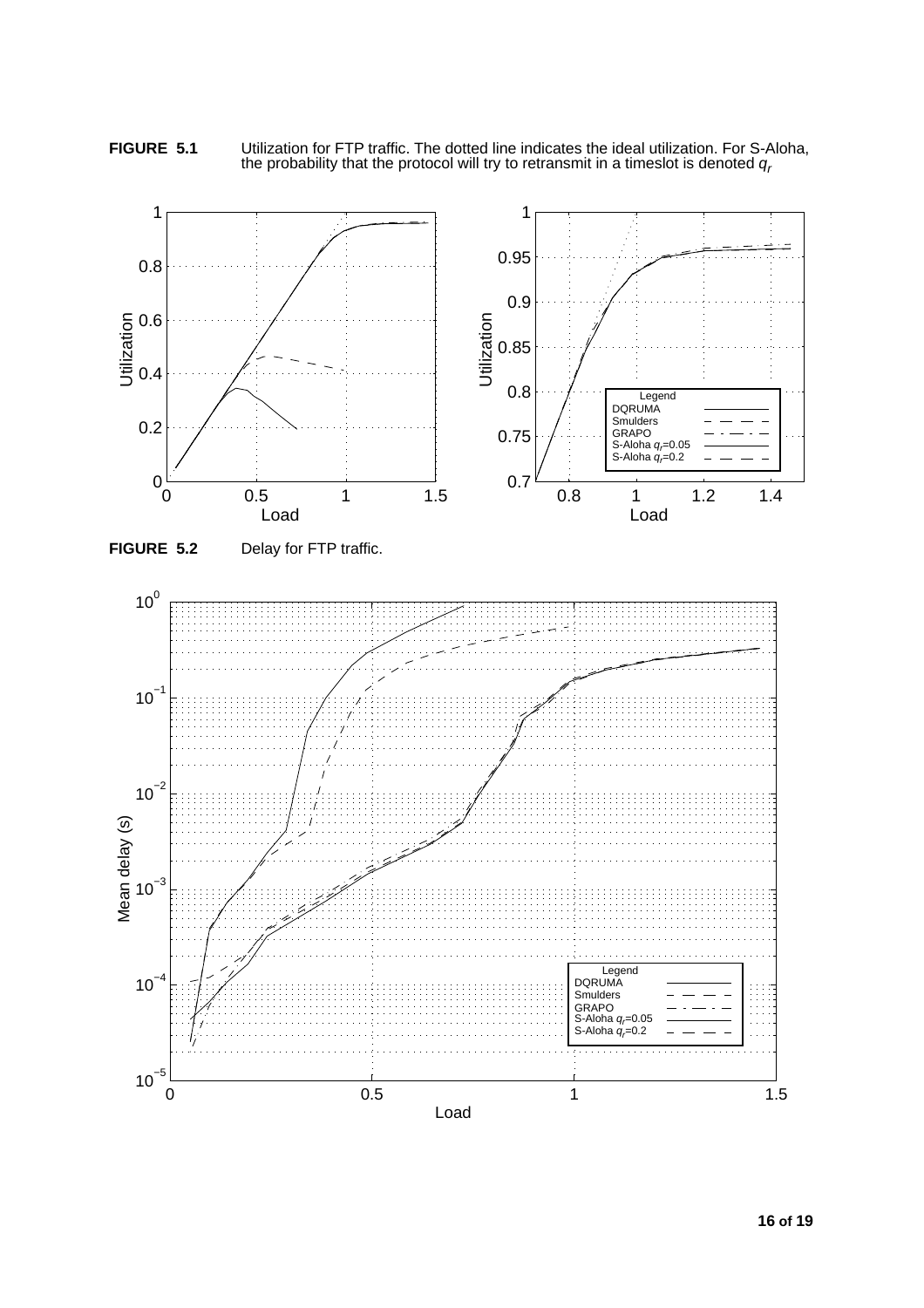protocols become overloaded. From this point the delays continue to increase due to the increased number of users demanding access to the channel. Once again, S-Aloha performs significantly worse than the others, which, on the other hand, perform remarkably similar.

### **5.3 Analysis**

Generally it can be seen that for the FTP traffic examined here, the protocols can be divided into two groups, S-Aloha and the rest. S-Aloha performs significantly worse than the others for all loads larger than 0.30. The three other protocols, however, exhibit very similar behaviour, with differences only noticeable at very high loads.

It is stressed that, as stated previously, all the results in this report is for FTP traffic. For other traffic arrival distributions, specifically mixed traffic scenarios, further studies are required. Such studies are, at the moment, being performed by the authors.

#### **6 Conclusions**

The rapidly growing consumer demand for all aspects of wireless networking has generated a great interest for the next generation systems. It is expected that the next generation mobile systems will provide a mobile counterpart to B-ISDN, a service integrated broadband network. Since it is likely that this mobile network will eventually be integrated with B-ISDN it is natural to use ATM as the transport technology for the new mobile network too. To accomplish this ATM must be extended with mobility features, a data link layer, and a medium access control layer. Naturally, the performance of these layers are crucial for the success of wireless ATM. This paper concentrates on the medium access control layer and formulates requirements, compares several MAC proposals and evaluates their performance.

The IEEE study group 802.11 has studied MAC protocols for wireless LANs, and in this process they have developed a set of requirements. These requirements are briefly presented in this report, and also prioritized with a wireless ATM implementation in mind. Additionally, the authors have formulated a number of new requirements with emphasis on the special needs when using ATM technology. Furthermore, a set of attributes (with related values), chosen to accurately model a MAC protocol, is proposed. It is expected that these attributes may ease the comparison of MAC protocols.

The, in the authors' view, most promising MAC protocols proposed in the literature are described in further details. They are also compared in respect of the requirements and attributes described in the paper, using S-Aloha as a reference protocol. Finally, a simulation model, designed to capture the specific properties of a wireless environment, for a MAC protocol is defined. The utilization and delay for a number of the described protocols when handling FTP traffic are reported on. The results show that the recent protocol proposals significantly outperform the classical S-Aloha protocol. Further work is needed to evaluate how the proposed protocols handle e.g. real-time traffic and mixtures of different traffic sources.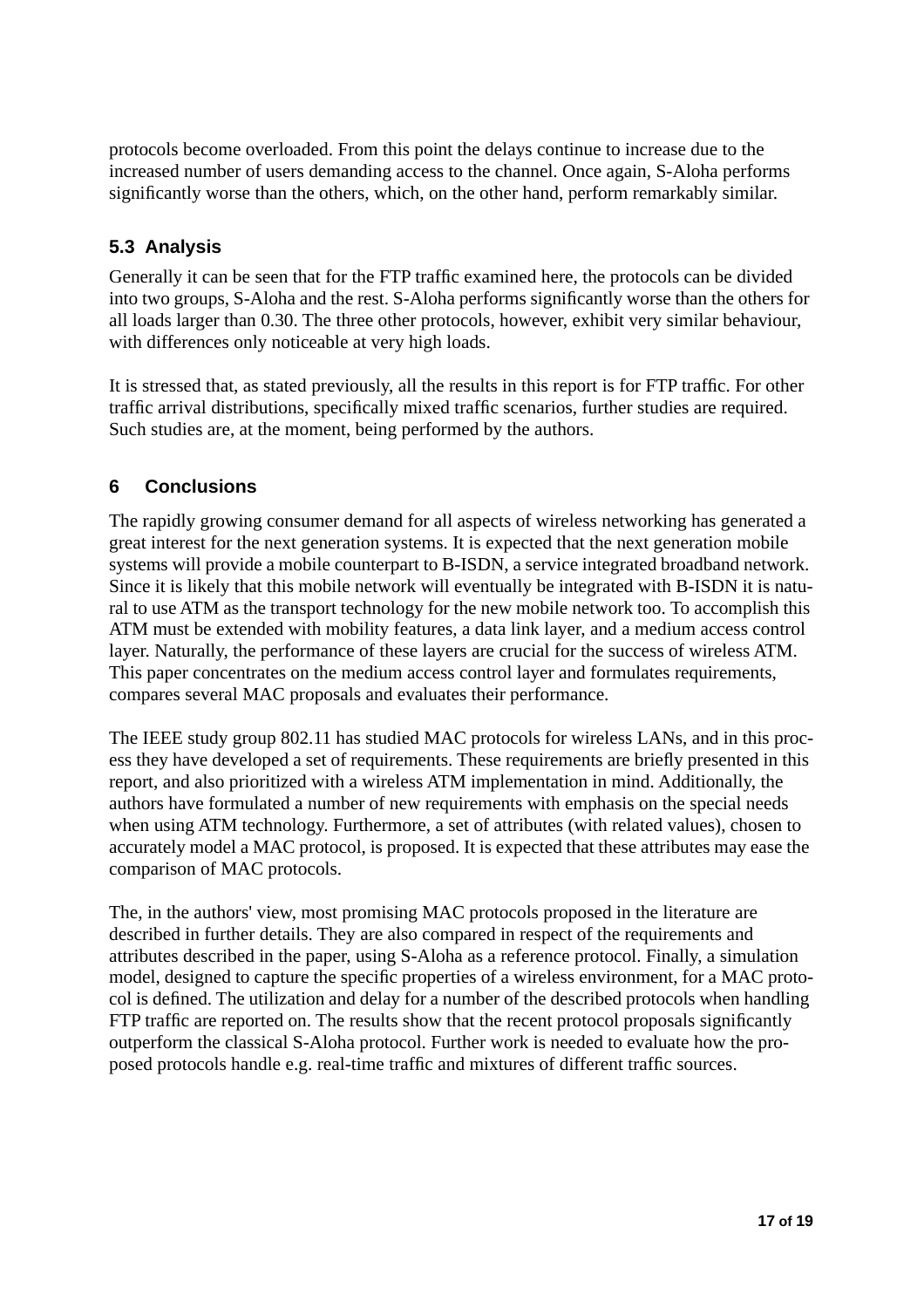#### **7 Acknowledgements**

The authors would like to express their gratitude to Lars Falk and Christer Lind of Telia Research, Sweden, for their contribution to section [2](#page-1-0) and general cooperation with this work. Furthermore, the implementation of the simulation model was done by Christian Johansson, Henrik Nilsson, and Rickard Rothpfeffer, for which the authors are grateful.

#### **8 References**

- [Abr70] N. Abrahamson, "*The ALOHA system—Another Alternative for Computer Communications*", Proceeding Fall Joint Computer Conference, 1970.
- [Aca96] A. Acampora, "*Wireless ATM: A Perspective on Issues and Prospects*", pp 8 17, IEEE Personal Communications, Vol. 3, No 4, 1996
- [Apo95] C. Apostolas, R Tafazolli, B. Evans, "*Wireless ATM LAN*"*,* pp 773-777, Proceedings of the 6th IEEE International Symposium on Personal, Indoor and Mobile Radio Communications (PIMRC'95), Toronto, Canada, 1995.
- [Aya96] E. Ayanoglu, K. Y. Eng, M. J. Karol, "*Wireless ATM: Limits, Challenges, and Proposals*", pp 18 33, IEEE Personal Communications, Vol. 3, No 4, 1996
- [Bab94] F. Babich, "*Analysis of a Contention Resolution Multiple-Access Algorithm for Handling Traffic on Wireless Networks*", pp 271-287, Int. J. of Wireless Information Networks, Vol. 1, No. 4, 1994.
- [Ber87] D. Bertsekas, R. Gallagher, "*Data Networks*", Prentice-Hall Inc, 1987.
- [Bjö95] N. Björkman, U. Hansson, A. Latour-Henner, O. Pers, A. Miah, "*Practical ATM Resource Dimensioning Based on Real-time Traffic Measurements and Analysis*", pp 399-403, Proceedings of Globecom'95, Vol. 1, 1995.
- [Che94] K-C Chen, "*Medium Access Control of Wireless LANs for Mobile Computing*", pp 50-63, IEEE Network, Vol. 8, No. 5, 1994.
- [Cho95] H. Chou, C. Lee, K Chen, "*Group Randomly Addressed Polling with reservation for Wireless Integrated Service Network*", pp 618-622, Proceedings of the 6th IEEE International Symposium on Personal, Indoor and Mobile Radio Communications (PIMRC'95), Toronto, Canada, 1995.
- [Cle95] A. Cleary, M. Paterakis, "*An Investigation of Reservation Random Access Algorithms for Voice-Data Integration in Microcellular Wireless Environments*", pp 1-16*,* Int. J. of Wireless Information Networks, Vol. 2, No. 1, 1995.
- [Eno95] K. Enomoto, S. Shiokawa, I. Sasase, "*Performance Analysis of Idle Signal Multiple Access with Multiple Idle Signals*", pp 643-647, Proceedings of the 6th IEEE International Symposium on Personal, Indoor and Mobile Radio Communications (PIMRC'95), Toronto, Canada, 1995.
- [ETS97] ETSI TC-RES/RES10 Draft Technical Report, "*HIgh PErformance Radio Local Area Networks (HI-PERLANs) Requirements and Architectures for Wireless ATM Access and Interconnection*", February 1997.
- [ITU88] ITU-T Recommendation I.121, "*Broadband Aspects of ISDN*", 1988.
- [ITU93] ITU-T Recommendation I.150, "*B-ISDN Asynchronous Transfer Mode Functional Characteristics*", 1993.
- [Joh97] C. Johansson, H. Nilsson, and R. Rothpfeffer, "*Comparison of MAC Protocols for Wireless ATM*" (in Swedish), M. Sc. Thesis, Dept. of Communication Systems, Lund University, 1997.
- [Kar92] J.M. Karlsson, H.G. Perros, and I. Viniotis, "*Adaptive Polling Schemes for an ATM Bus with Bursty Arrivals*", pp. 93-103, Computer Networks and ISDN Systems no. 24, 1992.
- [Kar95a] M. J. Karol, Z. Liu, and K. Eng, "*Distributed-queuing Request Update Multiple Access (DQRUMA) for Wireless Packet (ATM) Networks*", International Conference on Communications (ICC'95) Conference Record, June, 1995, Seattle, USA.
- [Kar95b] M. J. Karol, Z. Liu, and K. Eng, "*An Efficient Demand-assignment Multiple Access Protocol for Wireless Packet (ATM) Networks*", pp 267-279, Wireless Networks 1, 1995.